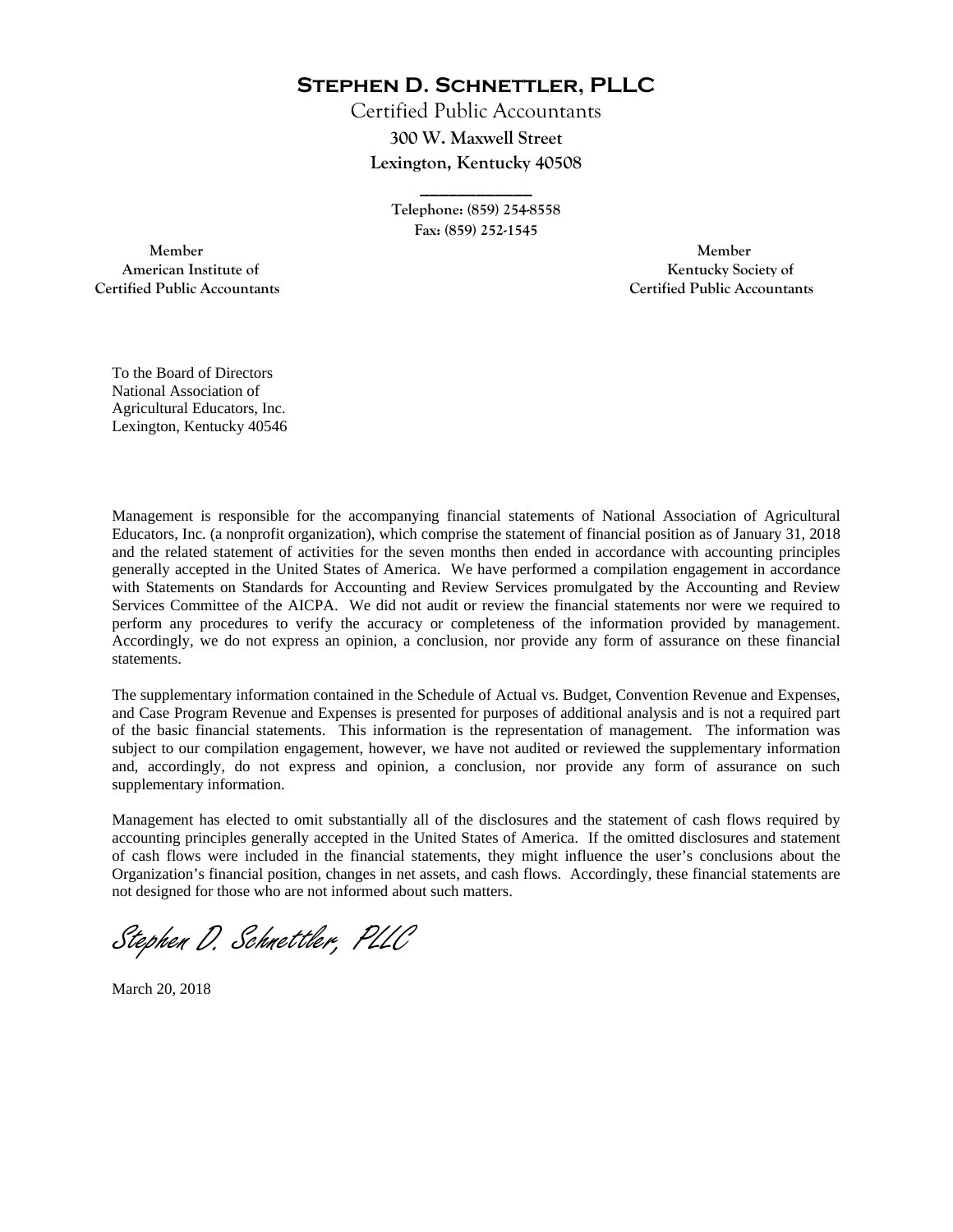# NATIONAL ASSOCIATION OF AGRICULTURAL EDUCATORS, INC. **Statement of Financial Position** January 31, 2018

| <b>ASSETS</b>                           |                 |
|-----------------------------------------|-----------------|
| Cash on deposit                         | \$<br>415,953   |
| Investments - operating fund            | 772,791         |
| Investments - life membership fund      | 266,215         |
| Accounts receivable                     | 238,162         |
| Inventory                               | 5,000           |
| Prepaid expenses                        | 2,359           |
| Property and equipment - CASE           | 371             |
| Property and equipment                  | 8,206           |
| <b>TOTAL ASSETS</b>                     | \$<br>1,709,057 |
| <b>LIABILITIES AND NET ASSETS</b>       |                 |
| <b>LIABILITIES</b>                      |                 |
| Accounts payable                        | \$<br>59,411    |
| Accrued leave payable                   | 40,336          |
| Other current liabilities               | 8,960           |
| <b>TOTAL LIABILITIES</b>                | 108,707         |
| <b>NET ASSETS</b>                       |                 |
| Unrestricted net assets:                |                 |
| Current operation                       | 1,000,758       |
| Board designated for special purposes   | 214,775         |
| Temporarily restricted net assets       | 1,550           |
| <b>CASE</b> Project                     | 383,267         |
| <b>TOTAL NET ASSETS</b>                 | 1,600,350       |
| <b>TOTAL LIABILITIES AND NET ASSETS</b> | \$<br>1,709,057 |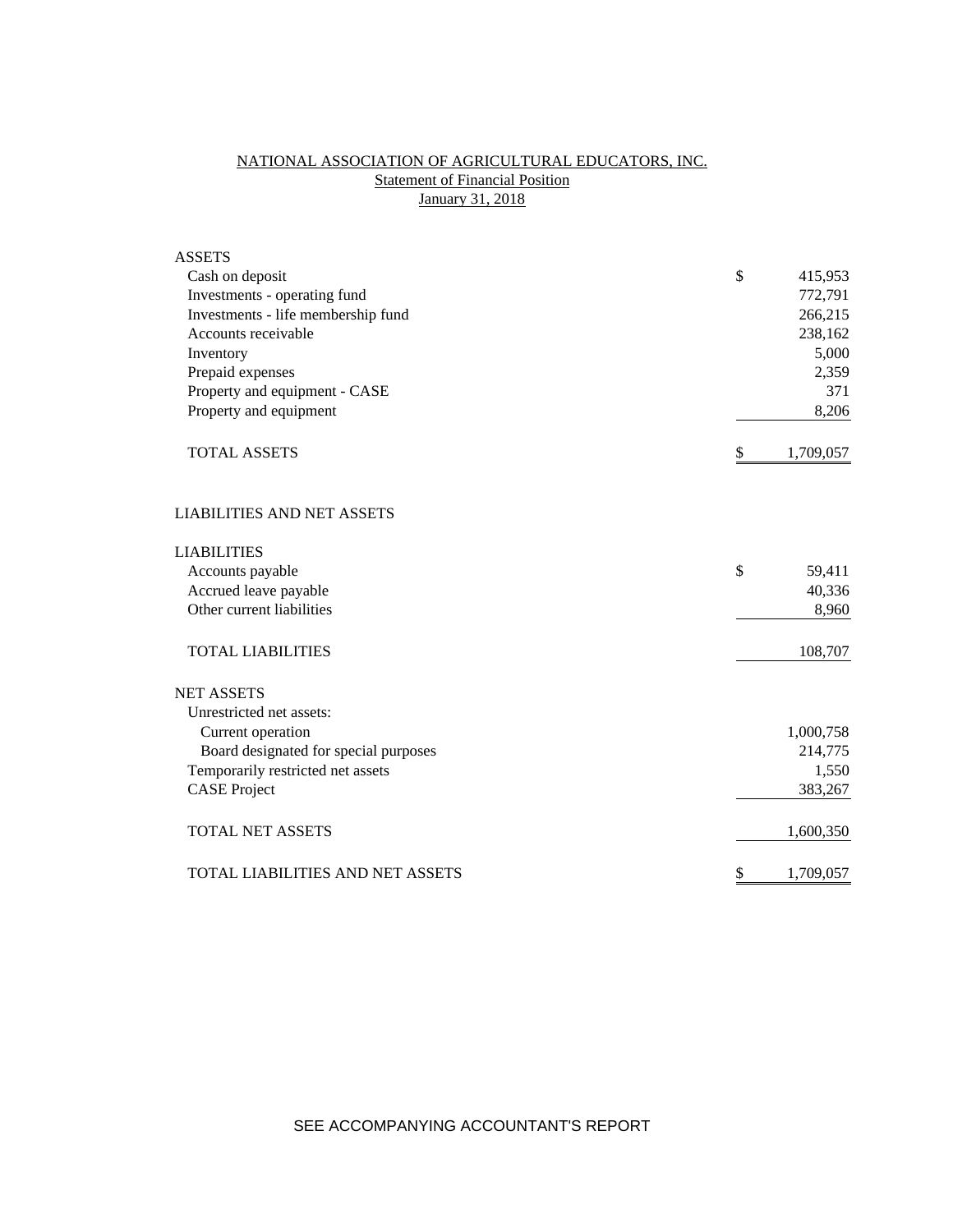### NATIONAL ASSOCIATION OF AGRICULTURAL EDUCATORS, INC. **Statement of Activities** For the Seven Months Ended January 31, 2018

|                                       |         | Unrestricted             |               |             |      |         |                 |
|---------------------------------------|---------|--------------------------|---------------|-------------|------|---------|-----------------|
|                                       | Current |                          | Board         | Temporarily | CASE |         |                 |
|                                       |         | Operations               | Designated    | Restricted  |      | Project | Total           |
| Revenue, Gains and Losses             |         |                          |               |             |      |         |                 |
| Membership dues                       | \$      | 382,792                  | \$<br>1,260   | \$          | \$   |         | \$<br>384,052   |
| Convention registration               |         | 127,428                  |               |             |      |         | 127,428         |
| Sponsorship and awards                |         | 19,226                   |               |             |      |         | 19,226          |
| Merchandise sales                     |         | 3,174                    |               |             |      |         | 3,174           |
| Contributions                         |         |                          |               |             |      |         |                 |
| Management fees                       |         |                          |               |             |      |         |                 |
| Net realized and unrealized           |         |                          |               |             |      |         |                 |
| gains (losses) on securities          |         | 109,175                  |               |             |      |         | 109,175         |
| Interest and dividends                |         | 22,243                   |               |             |      |         | 22,243          |
| FFA Foundation projects               |         | 164,000                  |               |             |      |         | 164,000         |
| CASE Program income                   |         |                          |               |             |      | 976,121 | 976,121         |
| Other income                          |         | 380,729                  |               |             |      |         | 380,729         |
| Total Revenue, Gaines and Losses      |         | 1,208,767                | 1,260         |             |      | 976,121 | 2,186,148       |
| Net Assets Released from Restrictions |         |                          |               |             |      |         |                 |
| Total Revenue, Gains and Losses       |         |                          |               |             |      |         |                 |
| and Reclassifications                 |         | 1,208,767                | 1,260         |             |      | 976,121 | 2,186,148       |
| Expenses                              |         |                          |               |             |      |         |                 |
| General expenses                      |         | 850,900                  |               |             |      |         | 850,900         |
| FFA Foundation projects               |         | 47,796                   |               |             |      |         | 47,796          |
| <b>CASE Program expenses</b>          |         | $\overline{\phantom{0}}$ |               |             |      | 882,721 | 882,721         |
| Convention expenses                   |         | 93,899                   |               |             |      |         | 93,899          |
| Total expenses                        |         | 992,595                  |               |             |      | 882,721 | 1,875,316       |
| INCREASE (DECREASE) IN NET ASSETS     |         | 216,172                  | 1,260         |             |      | 93,400  | 310,832         |
|                                       |         |                          |               |             |      |         |                 |
| NET ASSETS AT BEGINNING OF PERIOD     |         | 784,586                  | 213,515       | 1,550       |      | 289,867 | 1,289,518       |
| NET ASSETS AT END OF PERIOD           | \$      | 1,000,758                | \$<br>214,775 | \$<br>1,550 | \$   | 383,267 | \$<br>1,600,350 |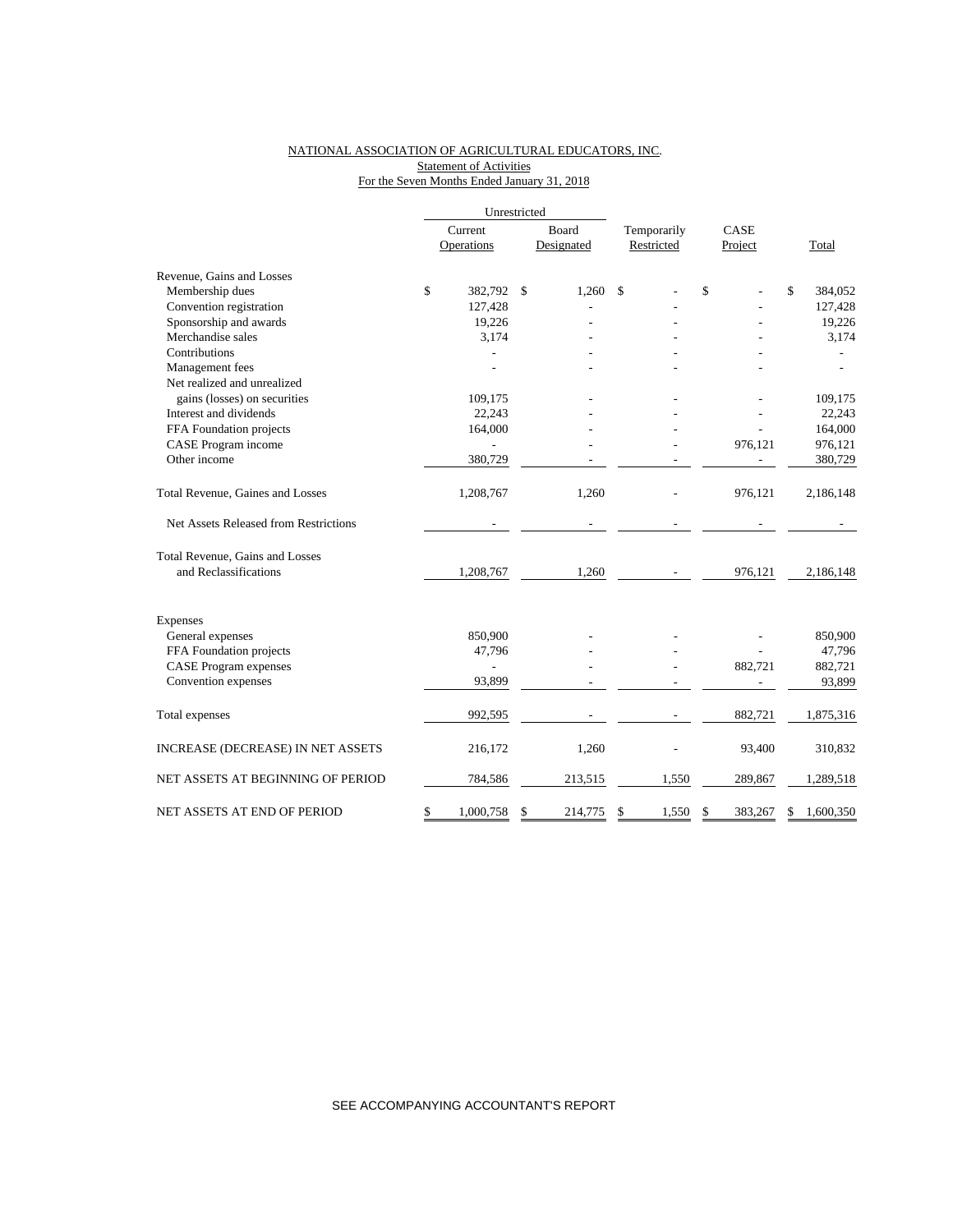### NATIONAL ASSOCIATION OF AGRICULTURAL EDUCATORS, INC. For the One and Seven Months Ended January 31, 2018 Schedule of Actual vs. Budget

|                                                       | <b>MONTH</b><br><b>ACTUAL</b> |      | <b>MONTH</b><br><b>BUDGET</b> |    | <b>MONTH</b><br><b>\$VARIANCE</b> | YEAR TO DATE<br><b>ACTUAL</b> | <b>YEAR</b><br><b>BUDGET</b> | <b>YEAR</b><br><b>\$VARIANCE</b> |
|-------------------------------------------------------|-------------------------------|------|-------------------------------|----|-----------------------------------|-------------------------------|------------------------------|----------------------------------|
| <b>REVENUE</b>                                        |                               |      |                               |    |                                   |                               |                              |                                  |
| Member dues                                           | \$<br>46,555                  | - \$ | 33,704                        | -S | 12,851 \$                         | 373,552 \$                    | 404,445                      | \$<br>(30, 893)                  |
| Corporate membership dues                             |                               |      | 2,625                         |    | (2,625)                           | 10,500                        | 31,500                       | (21,000)                         |
| Upper division scholarships                           |                               |      | 1,833                         |    | (1,833)                           |                               | 22,000                       | (22,000)                         |
| Delmar scholarships                                   |                               |      | 625                           |    | (625)                             |                               | 7,500                        | (7,500)                          |
| Foundation management fees                            |                               |      | 8,333                         |    | (8, 333)                          |                               | 100,000                      | (100,000)                        |
| Interest and dividends                                | 358                           |      | 2,917                         |    | (2,559)                           | 16,932                        | 35,000                       | (18,068)                         |
| Net realized and unrealized                           |                               |      |                               |    |                                   |                               |                              |                                  |
| gains (losses) on securities                          | 43,158                        |      | $\sim$                        |    | 43,158                            | 109,175                       | ÷,                           | 109,175                          |
| Merchandise sales                                     | ÷,                            |      | 500                           |    | (500)                             | 3,174                         | 6,000                        | (2,826)                          |
| Investment income, Life Fund                          | 122                           |      | 1,000                         |    | (878)                             | 5,311                         | 12,000                       | (6,689)                          |
| Contributions, Legislative Fund                       | $\sim$                        |      | $\sim$                        |    | $\overline{\phantom{a}}$          | ÷                             | $\overline{\phantom{a}}$     | $\sim$                           |
| Miscellaneous income                                  | 2,450                         |      | 750                           |    | 1,700                             | 2,450                         | 9,000                        | (6, 550)                         |
| Scholarship raffle proceeds                           | $\bar{\phantom{a}}$           |      |                               |    | ÷,                                |                               |                              |                                  |
|                                                       | $\sim$                        |      | 37,500                        |    | (37,500)                          | 78,720                        |                              | (371, 280)                       |
| National Teach Ag Campaign                            |                               |      |                               |    |                                   |                               | 450,000                      |                                  |
| Teacher crisis fund                                   | 3,210                         |      | $\blacksquare$                |    | 3,210                             | 16,335                        | $\overline{\phantom{a}}$     | 16,335                           |
| <b>BFRDP</b> Grant                                    | L,                            |      |                               |    |                                   |                               | ÷,                           |                                  |
| AEM business manager stipend                          | ÷.                            |      | 333                           |    | (333)                             | $\sim$                        | 4,000                        | (4,000)                          |
| DuPont agriscience revenue                            |                               |      | $\bar{a}$                     |    | $\blacksquare$                    | 172,867                       | $\Box$                       | 172,867                          |
| DuPont - non foundation                               |                               |      | $\sim$                        |    | $\overline{\phantom{a}}$          | 57,748                        | $\blacksquare$               | 57,748                           |
| NPS National Ag Ed leadership dinner                  |                               |      | 352                           |    | (352)                             | $\sim$                        | 4,225                        | (4,225)                          |
| CASE management fee                                   | L,                            |      | 2,000                         |    | (2,000)                           | $\sim$                        | 24,000                       | (24,000)                         |
| Council MMM management fee                            |                               |      | 417                           |    | (417)                             |                               | 5,000                        | (5,000)                          |
| Teach AG non-foundation revenue                       | 548                           |      | $\bar{\phantom{a}}$           |    | 548                               | 3,909                         |                              | 3,909                            |
| FFA Foundation project - TTTK                         | $\sim$                        |      | 4,375                         |    | (4,375)                           | 65,600                        | 52,500                       | 13,100                           |
| FFA Foundation project - OPAP                         |                               |      | 917                           |    | (917)                             | $\sim$                        | 11,000                       | (11,000)                         |
| FFA Foundation project - OMSP                         |                               |      | 917                           |    | (917)                             |                               | 11,000                       | (11,000)                         |
| FFA Foundation project - OT                           |                               |      | 917                           |    | (917)                             | 8,200                         | 11,000                       | (2,800)                          |
| FFA Foundation project - OYM                          |                               |      | 917                           |    | (917)                             | 16,400                        | 11,000                       | 5,400                            |
| FFA Foundation project - Lifetime Achievement         |                               |      | 208                           |    | (208)                             | 13,120                        | 2,500                        | 10,620                           |
| FFA Foundation project - Outstanding Service Citation |                               |      | $\omega$                      |    | ä,                                |                               | $\overline{\phantom{a}}$     |                                  |
| FFA Foundation teacher workshop                       |                               |      | 1,667                         |    | (1,667)                           | $\sim$                        | 20,000                       | (20,000)                         |
| FFA Foundation upper division scholarships            |                               |      | $\bar{a}$                     |    | ä,                                |                               | ÷,                           |                                  |
| FFA Foundation Agriscience Teacher                    |                               |      | 2,050                         |    | (2,050)                           | 24,600                        | 24,600                       |                                  |
| FFA Foundation NATAA/NAII                             |                               |      | 10,000                        |    | (10,000)                          | $\blacksquare$                | 120,000                      | (120,000)                        |
| FFA Foundation project - XLR8                         |                               |      | 2,000                         |    | (2,000)                           |                               | 24,000                       | (24,000)                         |
| FFA Foundation communities of practice                | $\overline{a}$                |      | 4,783                         |    | (4,783)                           | 36,080                        | 57,400                       | (21, 320)                        |
| FFA Foundation convention internet lounge             |                               |      | $\sim$                        |    | ÷,                                |                               | ä,                           | $\omega$                         |
| CASE program net income                               | 71,517                        |      | $\sim$                        |    | 71,517                            | 93,400                        | ä,                           | 93,400                           |
| Convention net income                                 | 48,916                        |      | 4,870                         |    | 44,046                            | 101,455                       | 58,450                       | 43,005                           |
| TOTAL REVENUE                                         | 216,834                       |      | 126,510                       |    | 90,324                            | 1,209,528                     | 1,518,120                    | (308, 592)                       |
| <b>EXPENSES</b>                                       |                               |      |                               |    |                                   |                               |                              |                                  |
| Salaries                                              | 34,945                        |      | 31,166                        |    | 3,779                             | 277,242                       | 373,987                      | (96, 745)                        |
| Taxes and benefits                                    | 5,100                         |      | 8,568                         |    | (3, 468)                          | 51,798                        | 102,817                      | (51, 019)                        |
| Computer service                                      | 675                           |      | 667                           |    | 8                                 | 14,347                        | 8,000                        | 6,347                            |
| Telephone                                             | 274                           |      | 500                           |    | (226)                             | 3,082                         | 6,000                        | (2,918)                          |
| Accounting                                            | 700                           |      | 1,367                         |    | (667)                             | 12,150                        | 16,400                       | (4,250)                          |
| Depreciation                                          | 244                           |      | 333                           |    | (89)                              | 1,709                         | 4,000                        | (2,291)                          |
| Rent                                                  | $\omega$                      |      | 833                           |    | (833)                             | 10,050                        | 10,000                       | 50                               |
| Insurance                                             | 393                           |      | 833                           |    |                                   | 3,935                         | 10,000                       | (6,065)                          |
|                                                       |                               |      |                               |    | (440)                             |                               |                              |                                  |
| Legal                                                 | $\blacksquare$                |      | 83                            |    | (83)                              |                               | 1,000                        | (1,000)                          |
| Office Supplies                                       | 267                           |      | 1,083                         |    | (816)                             | 7,324                         | 13,000                       | (5,676)                          |
| Bank charges and investment fees                      | 2,319                         |      | 8                             |    | 2,311                             | 6,821                         | 100                          | 6,721                            |
| Printing, general                                     | ÷,                            |      | 250                           |    | (250)                             | 1,805                         | 3,000                        | (1, 195)                         |
| Staff training                                        | $\sim$                        |      | 42                            |    | (42)                              | 412                           | 500                          | (88)                             |
| Taxes and licenses                                    | $\blacksquare$                |      | 4                             |    | (4)                               |                               | 50                           | (50)                             |
| Membership and contributions                          | 1,204                         |      | 1,667                         |    | (463)                             | 8,391                         | 20,000                       | (11,609)                         |

(Continued)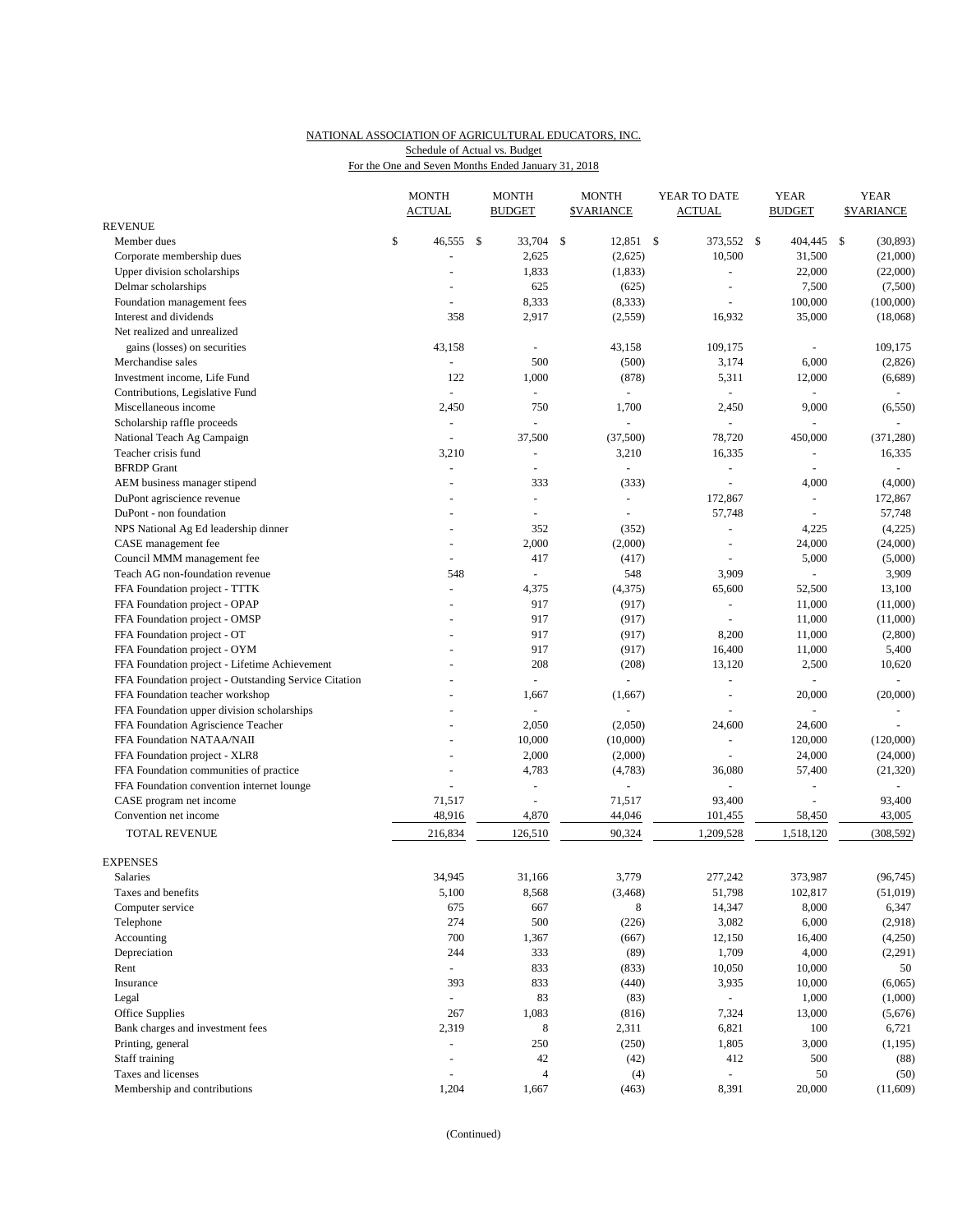### NATIONAL ASSOCIATION OF AGRICULTURAL EDUCATORS, INC. For the One and Seven Months Ended January 31, 2018 Schedule of Actual vs. Budget

|                                                       | <b>MONTH</b><br><b>ACTUAL</b> | <b>MONTH</b><br><b>BUDGET</b> | <b>MONTH</b><br><b>\$VARIANCE</b> | YEAR TO DATE<br><b>ACTUAL</b> | <b>YEAR</b><br><b>BUDGET</b> | <b>YEAR</b><br><b><i>SVARIANCE</i></b> |
|-------------------------------------------------------|-------------------------------|-------------------------------|-----------------------------------|-------------------------------|------------------------------|----------------------------------------|
|                                                       |                               |                               |                                   |                               |                              |                                        |
| Travel, staff                                         | 449                           | 2,917                         | (2, 468)                          | 8,969                         | 35,000                       | (26, 031)                              |
| Promotion and marketing                               | 26                            | 2,083                         | (2,057)                           | 8,262                         | 25,000                       | (16, 738)                              |
| Merchandise and diaries                               | L.                            | 208                           | (208)                             | 4,791                         | 2,500                        | 2,291                                  |
| Photocopying                                          | $\overline{a}$                | 8                             | (8)                               | $\sim$                        | 100                          | (100)                                  |
| Postage, general                                      | 976                           | 667                           | 309                               | 4,404                         | 8,000                        | (3,596)                                |
| Professional liability insurance                      | $\overline{a}$                | 3,233                         | (3,233)                           | 39,375                        | 38,790                       | 585                                    |
| Public relations                                      |                               | 83                            | (83)                              | 86                            | 1,000                        | (914)                                  |
| Delmar scholarships                                   | L.                            | 625                           | (625)                             | 9,000                         | 7,500                        | 1,500                                  |
| Travel, regional secretaries                          |                               | 1,500                         | (1,500)                           | 3,534                         | 18,000                       | (14, 466)                              |
| Travel, board of directors                            | 1,524                         | 3,333                         | (1, 809)                          | 13,301                        | 40,000                       | (26, 699)                              |
| Nat'l Teach Ag Campaign                               | 81,394                        | 34,167                        | 47,227                            | 258,306                       | 410,000                      | (151, 694)                             |
| FFA Foundation project - TTTK                         | 1,143                         | 3,875                         | (2,732)                           | 25,707                        | 46,500                       | (20, 793)                              |
| FFA Foundation project - OPAP                         | 168                           | 917                           | (749)                             | 2,910                         | 11,000                       | (8,090)                                |
| FFA Foundation project - OMSP                         | 202                           | 917                           | (715)                             | 3,709                         | 11,000                       | (7,291)                                |
| FFA Foundation project - OT                           | 202                           | 917                           | (715)                             | 4,073                         | 11,000                       | (6,927)                                |
| FFA Foundation project - OYM                          | 202                           | 917                           | (715)                             | 3,818                         | 11,000                       | (7, 182)                               |
| FFA Foundation project - Lifetime achievement         | 76                            | 208                           | (132)                             | 1,751                         | 2,500                        | (749)                                  |
| FFA Foundation project - Outstanding service citation |                               | L.                            | $\bar{a}$                         | 1,675                         | $\overline{a}$               | 1,675                                  |
| FFA Foundation teacher workshop                       | $\equiv$                      | $\overline{a}$                | $\blacksquare$                    | $\omega$                      | ÷,                           | $\omega$                               |
| FFA Foundation Regional Grants                        | ٠                             | Ξ                             | $\overline{a}$                    | $\overline{a}$                | Ξ                            | $\overline{a}$                         |
| FFA Foundation Agrisciense Teachers                   | 202                           | 833                           | (631)                             | 4,153                         | 10,000                       | (5, 847)                               |
| FFA Foundation XLR8                                   | 673                           | 2,000                         | (1, 327)                          | 17,876                        | 24,000                       | (6, 124)                               |
| FFA Foundation convention internet lounge             | $\overline{a}$                | $\overline{a}$                |                                   | $\overline{a}$                |                              |                                        |
| NPS Ag Ed Leadership dinner                           | L.                            | 352                           | (352)                             | $\overline{a}$                | 4,225                        | (4,225)                                |
| Upper division scholarships                           | L.                            | 1,833                         | (1, 833)                          | L,                            | 22,000                       | (22,000)                               |
| <b>TTTK</b>                                           | ÷,                            | ÷,                            | ä,                                | L                             | ÷,                           | $\bar{\phantom{a}}$                    |
| DuPont Agriscience                                    | 102                           | ÷,                            | 102                               | 62,836                        | L                            | 62,836                                 |
| Regional grants                                       | $\overline{a}$                | $\overline{\phantom{a}}$      | $\overline{a}$                    | L.                            |                              |                                        |
| NPS expense                                           | $\overline{a}$                | 417                           | (417)                             | $\overline{a}$                | 5,000                        | (5,000)                                |
| Webinar expense                                       | ÷                             | 42                            | (42)                              | 651                           | 500                          | 151                                    |
| Teacher crisis fund                                   | 1,500                         | L.                            | 1,500                             | 4,500                         |                              | 4,500                                  |
| Communities of practice expense                       |                               | 3,167                         | (3,167)                           | $\sim$                        | 38,000                       | (38,000)                               |
| Substitute teacher hire behinds                       |                               | 42                            | (42)                              | $\overline{a}$                | 500                          | (500)                                  |
| Website                                               |                               | 1,500                         | (1,500)                           | 4,194                         | 18,000                       | (13,806)                               |
| <b>NATAA</b>                                          | L.                            | 10,000                        | (10,000)                          | 6,000                         | 120,000                      | (114,000)                              |
| <b>BFRDP</b> expense                                  | L.                            | ÷,                            | ä,                                | $\overline{\phantom{a}}$      | ÷,                           | L,                                     |
| <b>BFPD</b> contract labor                            | L.                            | ÷,                            | $\overline{\phantom{a}}$          | $\sim$                        | L.                           |                                        |
| Credit card expense                                   | 267                           | 333                           | (66)                              | 2,950                         | 4,000                        | (1,050)                                |
| Storage                                               | ÷.                            | ÷.                            |                                   | 2,269                         | $\overline{a}$               | 2,269                                  |
| Professional development                              |                               |                               |                                   | ä,                            | $\overline{a}$               | $\sim$                                 |
| Ag ed opportuinty fund                                |                               |                               |                                   | 500                           |                              | 500                                    |
| Miscellaneous                                         |                               | L.                            | ÷.                                | 30                            | L.                           | 30                                     |
| TOTAL EXPENSES                                        | 135,227                       | 124,498                       | 10,729                            | 898,696                       | 1,493,969                    | (595, 273)                             |
|                                                       |                               |                               |                                   |                               |                              |                                        |
| NET INCOME (LOSS)                                     | \$<br>81,607                  | \$<br>2,012                   | $\mathcal{S}$<br>79,595           | \$<br>310,832                 | \$<br>24,151                 | $\mathbb{S}$<br>286,681                |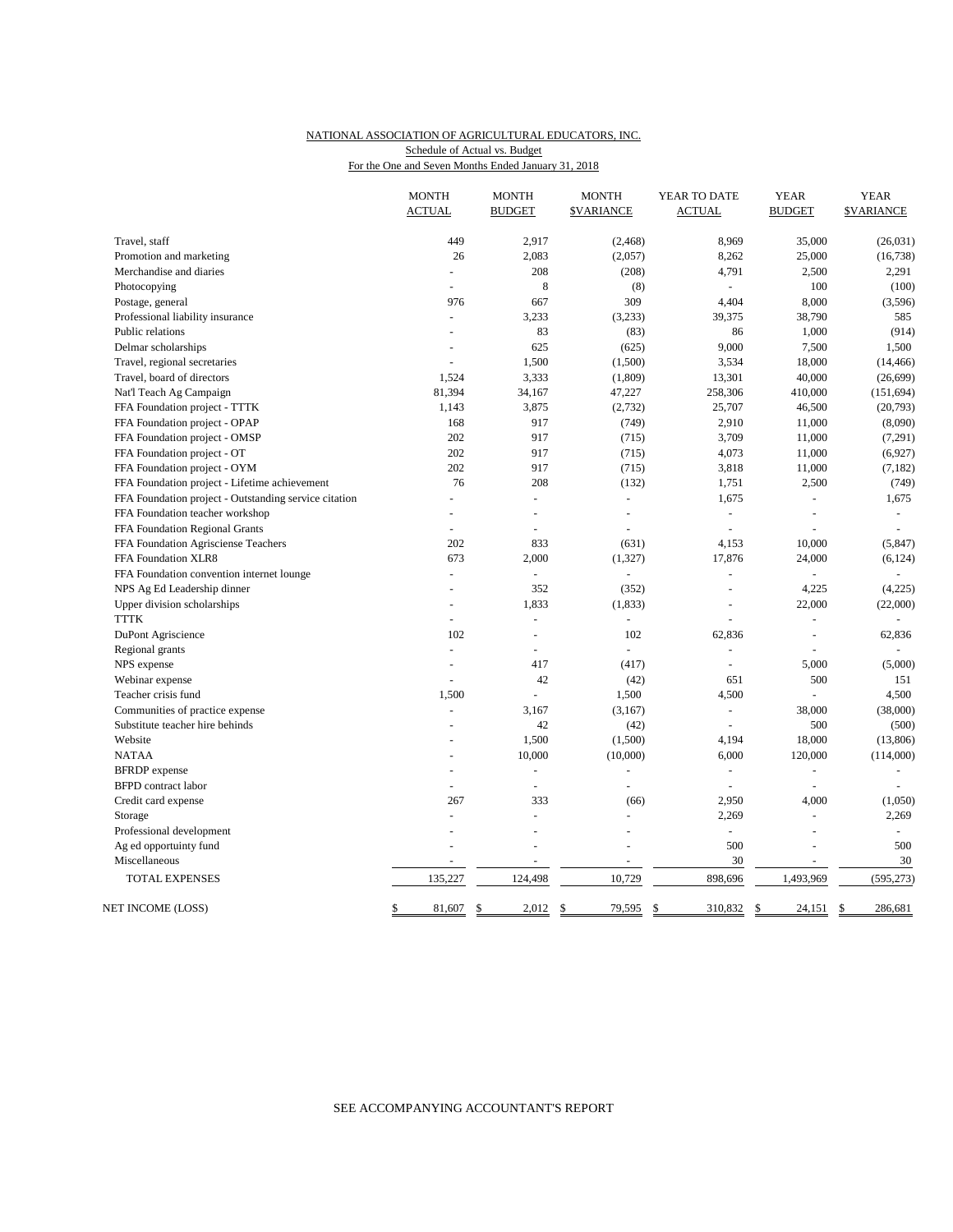#### NATIONAL ASSOCIATION OF AGRICULTURAL EDUCATORS, INC. Schedule of Convention Revenue and Expenses For the One and Seven Months Ended January 31, 2018

|                                           |    | <b>MONTH</b><br><b>ACTUAL</b> |    |        |    |         |     |            |    | <b>MONTH</b><br><b>BUDGET</b> |    | <b>MONTH</b><br><b>SVARIANCE</b> |  | YEAR TO DATE<br><b>ACTUAL</b> |  | <b>YEAR</b><br><b>BUDGET</b> |  | <b>YEAR</b><br><b>SVARIANCE</b> |
|-------------------------------------------|----|-------------------------------|----|--------|----|---------|-----|------------|----|-------------------------------|----|----------------------------------|--|-------------------------------|--|------------------------------|--|---------------------------------|
| <b>REVENUE</b>                            |    |                               |    |        |    |         |     |            |    |                               |    |                                  |  |                               |  |                              |  |                                 |
| Convention, registration                  | \$ | 52,353                        | S. | 9,583  | -S | 42,770  | -\$ | 127,428 \$ |    | 115,000                       | S. | 12,428                           |  |                               |  |                              |  |                                 |
| Convention, trade show                    |    |                               |    |        |    |         |     | 3,600      |    |                               |    | 3,600                            |  |                               |  |                              |  |                                 |
| Convention, sponsorships - FFA Foundation |    |                               |    | 5.000  |    | (5,000) |     | 45,100     |    | 60,000                        |    | (14,900)                         |  |                               |  |                              |  |                                 |
| Convention, host state social             |    |                               |    |        |    |         |     |            |    |                               |    |                                  |  |                               |  |                              |  |                                 |
| Convention, sponsorships                  |    |                               |    | 2,000  |    | (2,000) |     | 19,226     |    | 24,000                        |    | (4, 774)                         |  |                               |  |                              |  |                                 |
| <b>TOTAL REVENUE</b>                      |    | 52,353                        |    | 16,583 |    | 35,770  |     | 195,354    |    | 199,000                       |    | (3,646)                          |  |                               |  |                              |  |                                 |
| <b>EXPENSES</b>                           |    |                               |    |        |    |         |     |            |    |                               |    |                                  |  |                               |  |                              |  |                                 |
| Convention, plaques and trophies          |    | 705                           |    | 167    |    | 538     |     | 1,936      |    | 2,000                         |    | (64)                             |  |                               |  |                              |  |                                 |
| Convention, printing                      |    |                               |    |        |    |         |     | 3,083      |    |                               |    | 3,083                            |  |                               |  |                              |  |                                 |
| Convention, awards                        |    | 404                           |    | 833    |    | (429)   |     | 10,642     |    | 10.000                        |    | 642                              |  |                               |  |                              |  |                                 |
| Convention, miscellaneous                 |    |                               |    |        |    |         |     | 44,112     |    |                               |    | 44,112                           |  |                               |  |                              |  |                                 |
| Convention, meal functions                |    |                               |    | 833    |    | (833)   |     | 1,000      |    | 10,000                        |    | (9,000)                          |  |                               |  |                              |  |                                 |
| Convention, promotion and marketing       |    |                               |    | 167    |    | (167)   |     | 7,834      |    | 2,000                         |    | 5,834                            |  |                               |  |                              |  |                                 |
| Convention, postage and shipping          |    |                               |    | 167    |    | (167)   |     | 1,128      |    | 2,000                         |    | (872)                            |  |                               |  |                              |  |                                 |
| Convention, equipment rental              |    |                               |    | 1,667  |    | (1,667) |     | 742        |    | 20,000                        |    | (19,258)                         |  |                               |  |                              |  |                                 |
| Convention, host state social             |    |                               |    |        |    |         |     |            |    |                               |    |                                  |  |                               |  |                              |  |                                 |
| Convention, committee expense             |    |                               |    | 379    |    | (379)   |     | 3,015      |    | 4,550                         |    | (1, 535)                         |  |                               |  |                              |  |                                 |
| Convention, sponsorships - FFA Foundation |    |                               |    | 4,583  |    | (4,583) |     |            |    | 55,000                        |    | (55,000)                         |  |                               |  |                              |  |                                 |
| Convention, travel/board of directors     |    |                               |    | 1,917  |    | (1,917) |     | 10,634     |    | 23,000                        |    | (12,366)                         |  |                               |  |                              |  |                                 |
| Convention, staff travel                  |    | 2,328                         |    | 1,000  |    | 1,328   |     | 9,773      |    | 12,000                        |    | (2,227)                          |  |                               |  |                              |  |                                 |
| <b>TOTAL EXPENSES</b>                     |    | 3,437                         |    | 11,713 |    | (8,276) |     | 93.899     |    | 140,550                       |    | (46, 651)                        |  |                               |  |                              |  |                                 |
| <b>NET INCOME (LOSS)</b>                  |    | 48,916                        | S  | 4,870  | S  | 44,046  | \$  | 101.455    | \$ | 58,450                        | S  | 43,005                           |  |                               |  |                              |  |                                 |